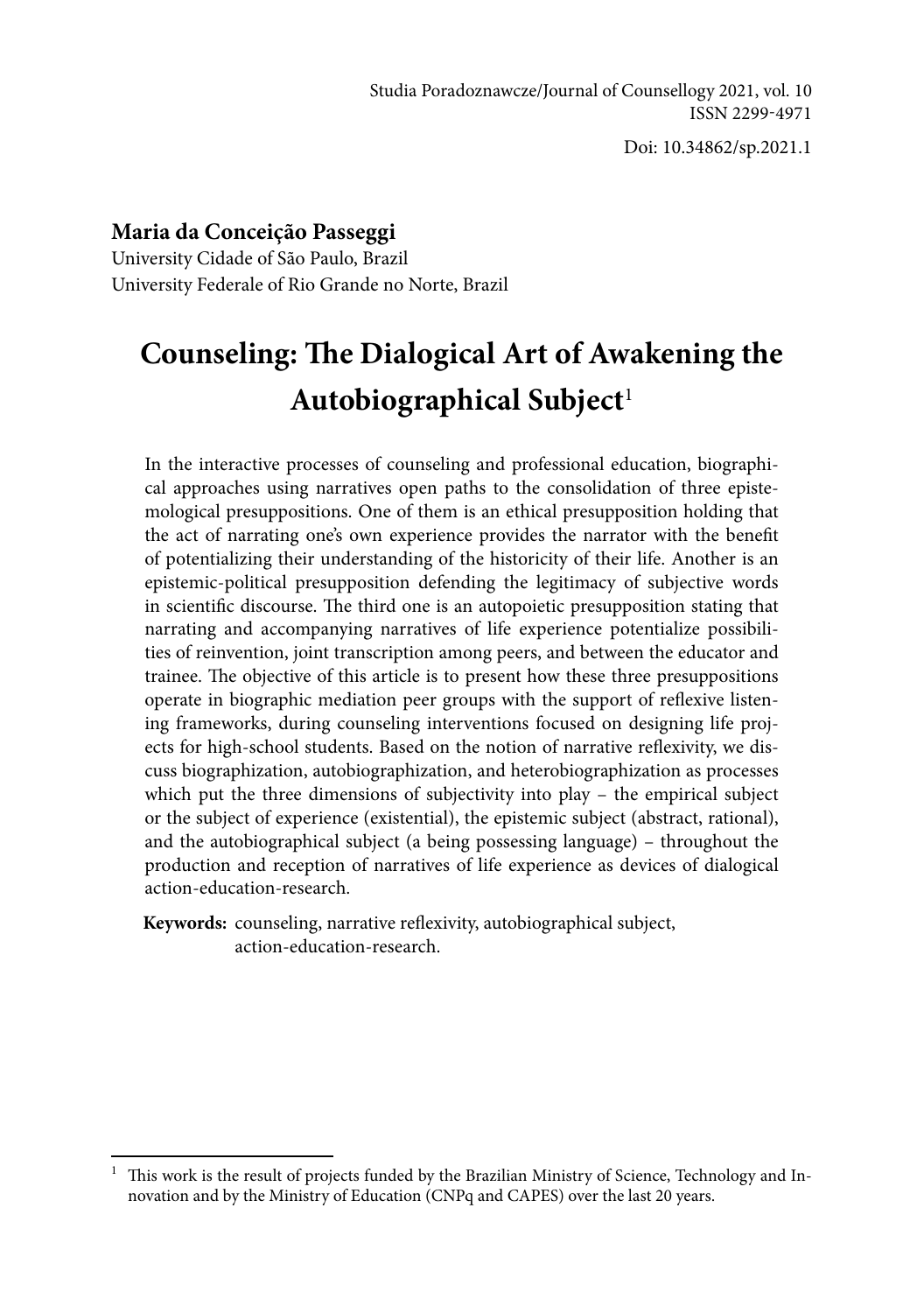#### **Introduction**

"For the world is not humane just because it is made by human beings, […] We humanize what is going on in the world and in ourselves only by speaking of it, and in the course of speaking of it we learn to be human." Hannah Arendt<sup>2</sup>

In what has been termed *la société biographique* (*the biographical society*) (Astier & Duvoux, 2006), people are increasingly encouraged to talk about themselves and speak out in ever more complex spaces – to articulate who they are and what they have learned through their (existential, work-related, intellectual, and other) experiences. Expressions such as "to have an experience," "to make an experience," and "to project oneself in new experiences" underlie access to a distinctive place in the world of work, which allows individuals to belong to it and, in the best-case scenario, to grow within it. However, in order for this to happen, one must know how to transform life experience into discourse, which may be mediated through letters of intention, interviews, curriculums vitae, and life projects. This requires time – talking time, writing time, and time to learn to speak and to narrate. Given this, counseling practices that are anchored in narrative reflexivity seek to provide favorable conditions for responsibly reflecting on one's present and past experiences and transforming them into discourse.

If we take Hanna Arendt's insight in the epigram to be on the mark, we can ask how much we humanize what we experience in the world and in ourselves when we transform this experience into discourse. Another pertinent question is how we become humane in this act. These are deeply controversial issues regarding subjectivity in the fluid stage of late modernity (Bauman, 2004), because while the socializing institutions (school, family, religion, work, and media) tend to restrain freedoms in order to contain them, they at the same time tend to withdraw into absence, prompting all individuals to personalize and subjectify their journey. Thus, we can ask: Which openings give visibility to what one is without putting the self at risk? What type of learning makes us more humane?

Our argument is underpinned by a range of biographical approaches, including *Biographieforschung* from the German tradition; *biographical research*, developed in England; *investigación biográfico-narrativa*, as known in Spain and Spanish-speaking Latin American countries; *recherche biographique,* practiced in France; *narrative inquiry*, applied in Canada; and *pesquisa (auto)biográfica,* adopted in Brazil (Passeggi, 2020). Biographical approaches in education open pathways to the consolidation of three epistemological presuppositions that govern the use of narratives of experience as a device for human learning in the process of counseling.

One of these presuppositions is an *ethical* presupposition, in the sense that any act of narrating professional, personal, and existential experiences mainly serves

<sup>2</sup> 2 Hannah Arendt, *Men in Dark Times* (San Diego: Harcourt Brace & Company, 1968), p. 24.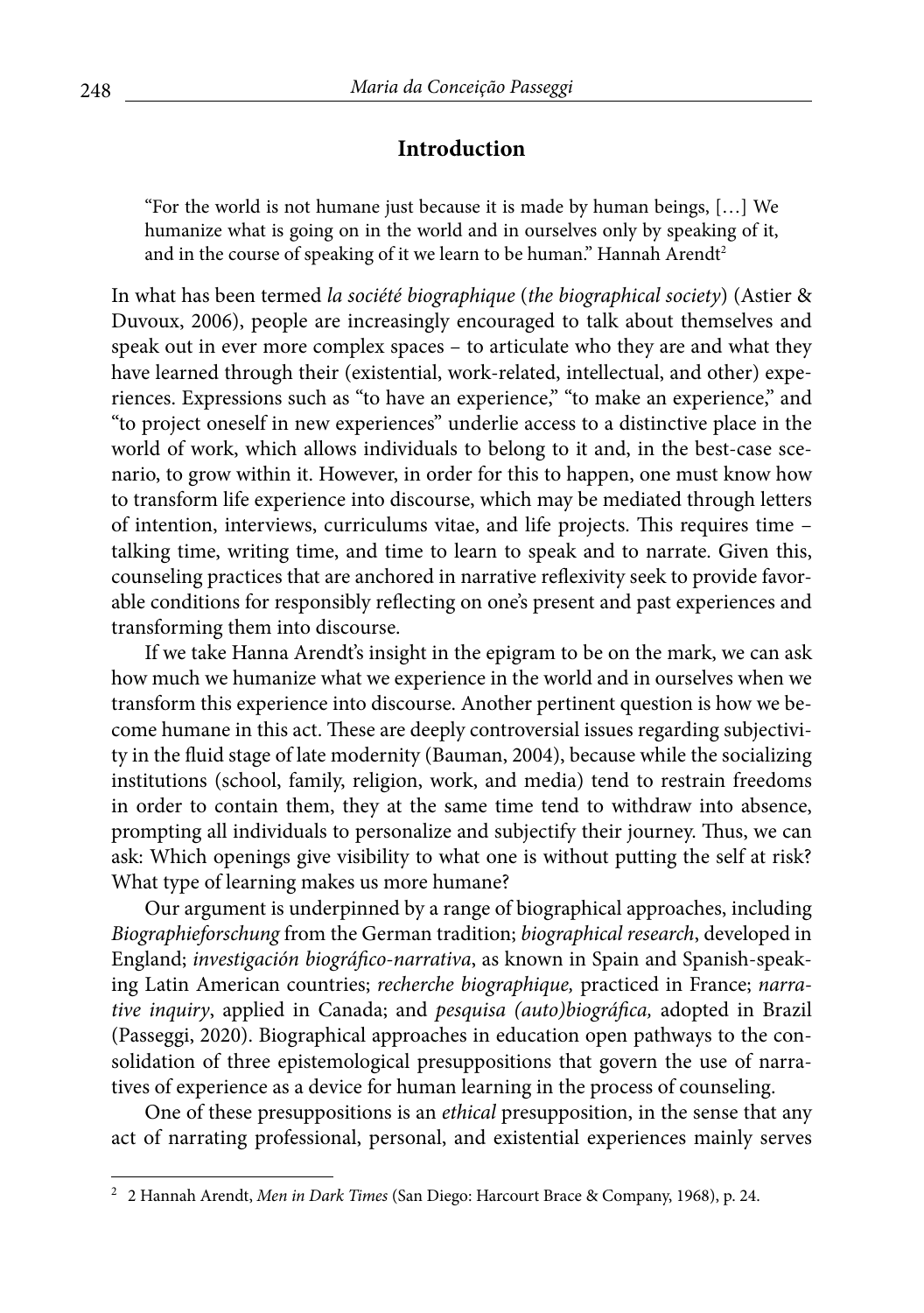the narrator to potentialize possibilities of becoming aware of their historicity or increase their historical awareness. Another is an *epistemic-political* presupposition, in the sense of recognizing the relevance of subjective articulations to advancing knowledge in scientific discourse. Finally, a *dialogical* and *autopoietic* presupposition is bound up with the idea that interactions between peers and with the counselor-educator are not so much a technical procedure with rules and norms to be followed, as rather a dialogical art of shared experience, anchored in the human disposition to symbolically and historically construct versions of the self and others, from what one has learned and from one' actions in the world, whether through conforming to or resisting instituted and instituting discourses. Insofar as people agree to transform their experience into an object of discourse, they reinvent themselves as historical beings.

These presuppositions are supported by the fact that, in counseling sessions, they are presented in face-to-face interactions with people (children, the youth, and adults) who have experienced successes and, inevitably, failures. As outlined by Boutinet and Dominicé (2009, pp. 12-13), the dilemma pitting the maturity-based model of adulthood against the concept of adulthood as a permanently unfinished state, was replaced in late modernity by the model of "plural adulthood," which seeks unity and coherence, while recognizing its (im)maturity and/or its (un)finished state. It is no coincidence that the production and reception of narratives about the self, a technique applied in an array of counseling interventions, became a pedagogical education device in the early 1980s. In this paper, our interest is in youth-narrators, and we focus on how the aporias of life, its uncertainties, urgencies, and inflections can be confronted and how subjects can forge ahead, seeking inner coherence, encountering themselves, and facing up to their convictions, whether as a signpost or as utopia, and even as an "injunction to live with dignity" (Astier & Duvoux, 2006) in a biographical society.

The question that drives our reflections is: *What is the potential of the processes of autobiographization and of heterobiographization in counseling interventions for youth-narrators in the development of their life projects, in terms of the ethical, epistemic-political, autopoietic and dialogical presuppositions?* To explore this question and discuss the results of the research we have developed with high-school students in Brazil, we adopt an epistemological and theoretical-conceptual framework based on biographical approaches (Delory-Momberger, 2019). Our focus is on the interactive process in biographical mediation peer groups and in the reflexive listening framework (Passeggi, 2011, 2016, 2020; Passeggi; Cunha, 2020).

Our argument in this paper is divided into three parts. We begin by examining theoretical-conceptual issues that guide reflection on lived experience and narrated experience (Larrosa, 2002; Jay, 2009; Gadamer, 1979), highlighting the use of narratives as dialogical action-education-research (Pineau, 2005; Dominicé, 2000; Josso, 2010; Passeggi, 2016). Subsequently, we present peer group counseling interventions and the importance of the listening framework in finding out about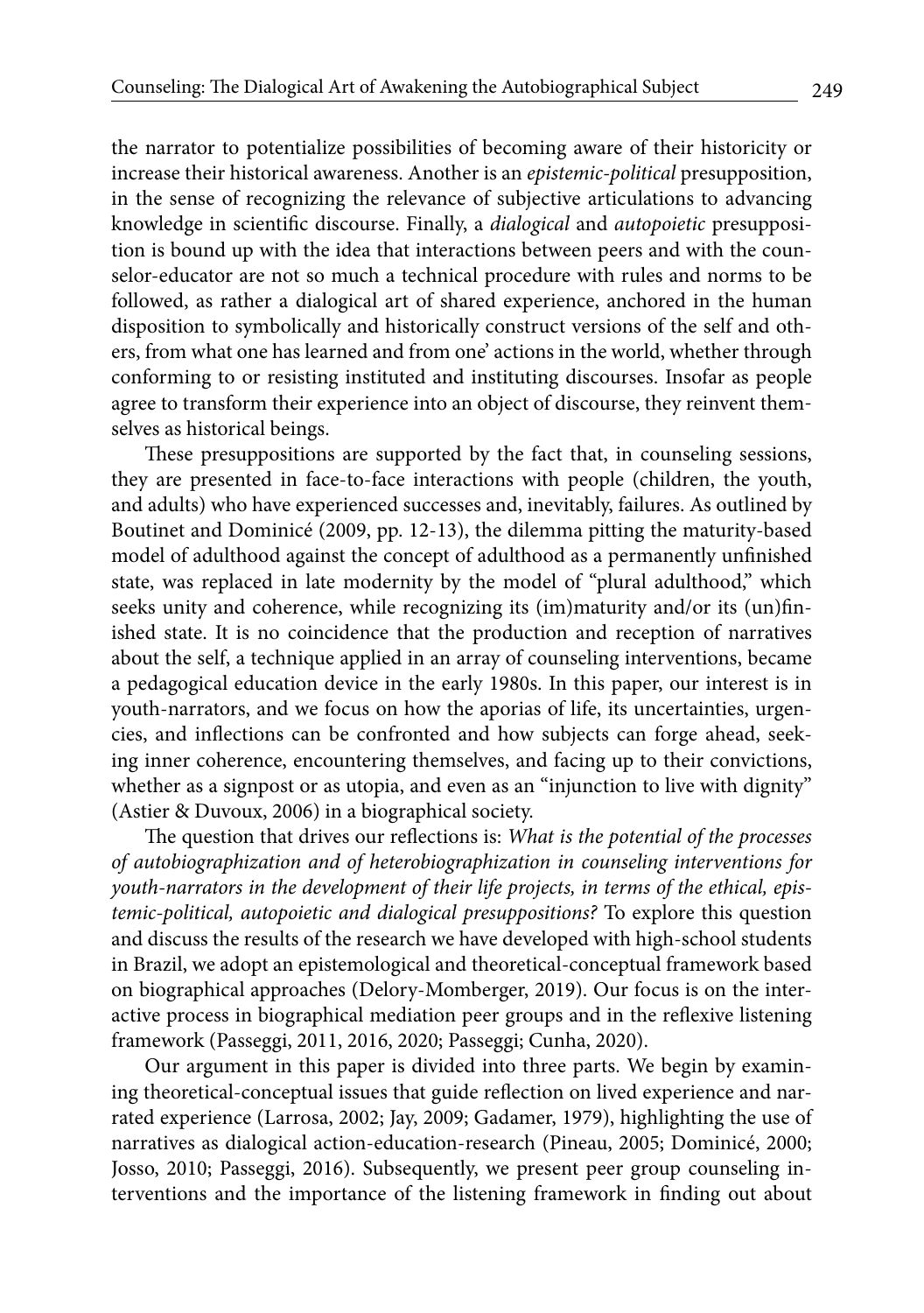*autobiographization, biographization*, and *heterobiographization,* in the mutual peer counseling sessions. Based on the notion of narrative reflexivity, we discuss how these processes activate three dimensions of subjectivity – the empirical or experiential (existential) subject, the epistemic (abstract, rational) subject, and the autobiographical subject (a being that possesses language) – through the production and reception of life experience narratives as dialogical action-education-research, with the focus on the recognition of the discourse of youth-narrator-authors, which moves between lived and narrated experience in the life projects they propose.

#### **To narrate is human, to speak is necessary!**

"No longer in a merely physical universe, man lives in a symbolic universe. Language, myth, art, and religion are parts of this universe." Ernst Cassirer<sup>3</sup>

Human beings are known to learn to narrate about themselves, about others, and about the world from their earliest childhood on. If narrating is a human action whose origin goes back to time immemorial, seizing speech in order to be included in a certain universe of discourse is, above all, a civilizing adventure. It is so, firstly, because there are innumerable discourses – from everyday and personal (with relatives, colloquial, gregarious, etc.) to the most hermeneutic and universal (mythical, biblical, legal, scientific, political, media, etc.) – that feature narratives of the self, the other, and the world; and, secondly, because the legitimacy of the narrator's word entails the right or responsibility of speaking and then of being legitimately included into a discourse. It is in this sense that this adventure is a civilizing and, consequently, political act. It is through the seizing of speech that people make their voices resound in these discourses, and subjects are constituted and acquire a place in the polity. As Cassirer suggests, humans do not confront immediate "reality," but rather symbolic representations woven from the tangled threads of language in the narratives they hear and themselves produce. If narrating is human, speaking is necessary!

One of the central concerns of bibliographical approaches is to understand the human being as an interpretive being, prone to fashioning provisional versions of what happens and of themselves. In the 1980s, the practice of life stories in adult education (Pineau, 2006) and educational biographies (Dominicé, 2000) emerged as a device for action-education-research, coinciding with the "discovery" of the narrative by the human and social sciences. Since then, as Brockmeier and Harré (2001, p. 40) recount, narrative has become "a fundamental linguistic, psychological, cultural, and philosophical framework for our attempts to come to terms with

<sup>3</sup> Ernst Cassirer, *An Essay on Man* (Yale: Yale University Press, 1962), p. 43.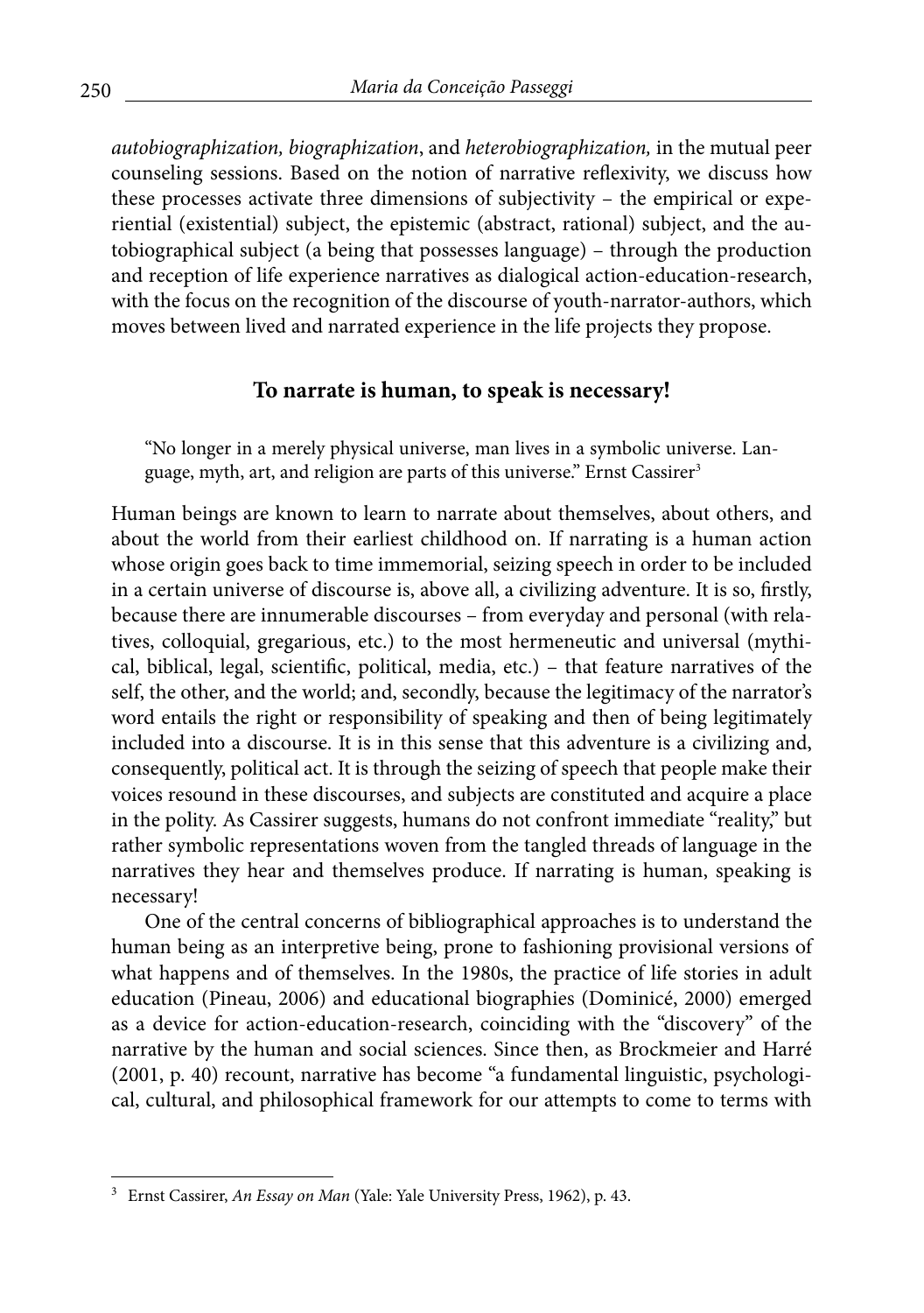the nature and conditions of our existence."4 Starting in the 1990s, practices involving narrative experiences were incorporated into initial and continuing teacher training in Brazil, taking inspiration from life stories studies (Nóvoa & Finger, 1988/2010) and accompanying Schön's (1990) seminal works on the "reflexive professional" (Passeggi & Souza, 2017). In 2017, the latest Law on national guidelines for education in Brazil introduced the "life project" as the "backbone" of the implementation of newly reformed high-school education.

Larrosa (2002) defines *experience* as that which occurs in the world of life and in our inner world. It is worth remembering, as Jay (2009) insists, that the common root – *per* – which is found in *expereri* (ex*per*imentar [experiment or try]) and in *periculum* (*per*igo [danger]) produces an associative link between "experience" and "danger." The *ex-* in *experiential* means "getting out of " "*perigo*" (danger) or of a provocation. For its part, *narrative reflexivity* speaks to the human capacity of understanding, judging, and evaluating what occurs, what could have occurred, or what is going to occur, both in the outer world and in our inner world. Without this examination, experience is lost. German has two terms which make it possible to differentiate between two moments of experience with greater precision. Specifically, *Erlebnis* refers to active experience, immediate experience, or pre-reflective experience, in other words, to lived experience; and *Erfahrung* integrates lived experiences in one narrative, or rather transforms lived experience into narrated experience, such that "to have experience" means to have lived and survived dangerous situations and learned from them.

Bruner (2014) claims that narrative reflexivity is developed from the earliest childhood on and in all circumstances of life. It is only interrupted when the subject loses the possibility of narrating lived experience. It would be, therefore, almost tautological to state that all *learning is autobiographical*, since thinking beings learn *with* the stories, they tell about themselves (*autobiographization*), *with* the stories that they, or anyone else, tell about another person (*biographization*), and *with* the stories told by the other (*heterobiographization*). According to Delory-Momberger (2019, p. 89), the term *heterobiographization* was coined "to account for the processes that are carried out in listening to and reading biographical texts and the effects of comprehension and education that occur through them." Thus, humans are educated both through the production and reception of *autobiographical* and *biographical* texts, and through the reception of (listening to or reading) others' experiences in *heterobiographical* processes. They deal with a set of potent notions which emerge from the biographical paradigm and are relevant to the investigation of counseling and educational processes. The narratives that we tell or hear open up universes in which we engage with attitudes of empathy, adhesion, or resistance

<sup>4</sup> Jens Brockmeier and Rom Harré, "Narrative Problems and Promises of an Alternative Paradigm," in *Narrative and Identity Studies in Autobiography, Self and Culture. Volume 1*, edited by Jens Brockmeier and Donal Carbaugh (Amsterdam/Philadelphia: John Benjamins Publishing Company, 2001), p. 40.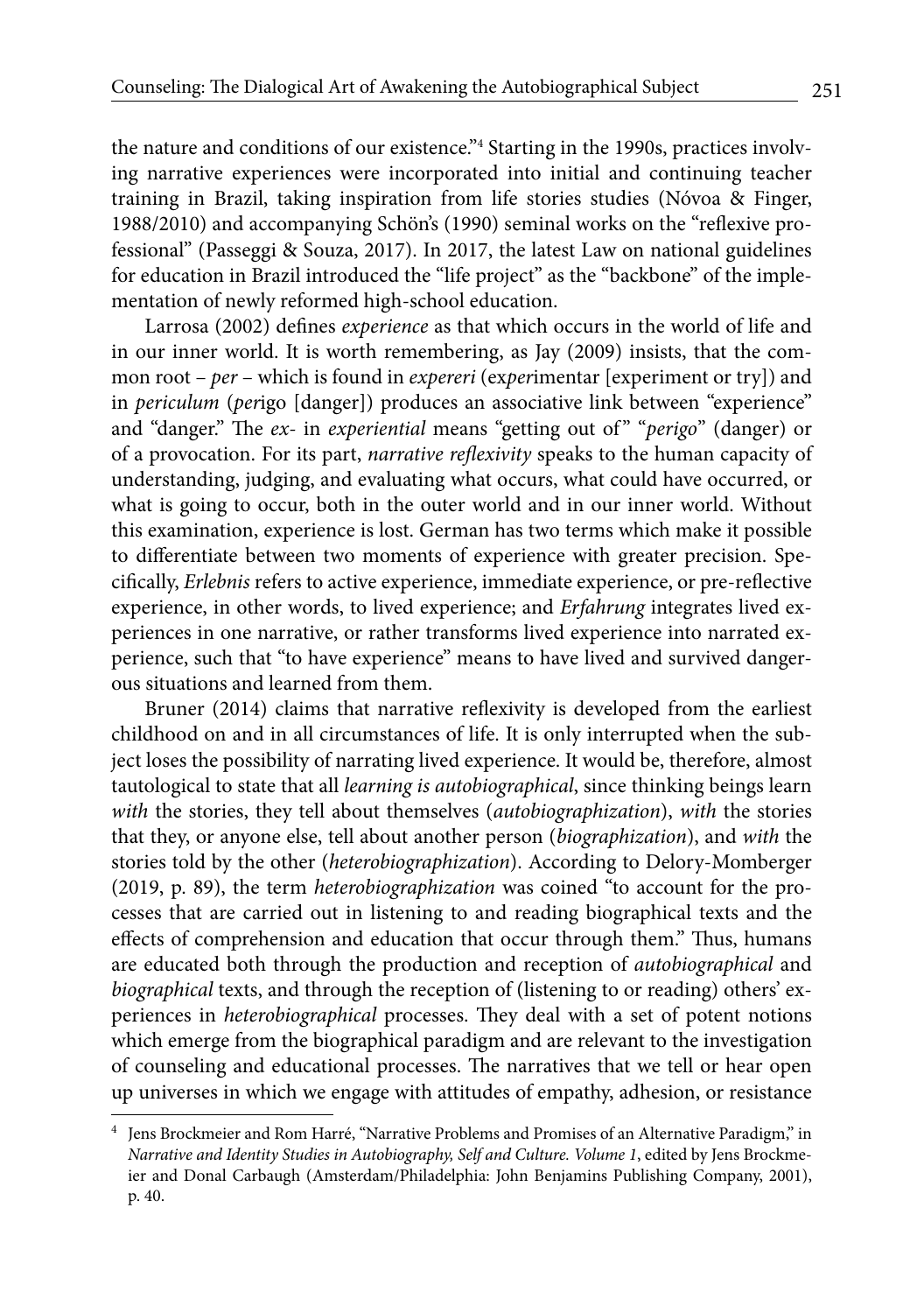throughout our lives. It is through these narratives that the myths and rites of socializing institutions (family, school, church, associations, media, etc.) are created, imposed, and perpetuated, or die, along with representations of the self, the other, and the culture of a group or the globe.

In short, it is through *narrative reflexivity* that humans are granted a possibility of reinventing themselves as objects of reflection and as reflexive beings, as viewers and the viewed, as thinkers and objects thought about. This interrelatedness of the interpretations of the self and the rewriting of the being mediated by natural, graphic, gestural, or mediatic language(s) confers a unique mode of existence on humans, marked by the capacity to turn toward oneself "as another" (Ricœur, 1990). The links between experience and memory make it possible to talk about *autobiographical memory,* understood here as the human disposition to preserve words, gestures, sounds, flavors, smells, etc., which form archives of projected and lived experience, dreams, and impressions, and induce the belief that the accumulated, interpreted, and examined experience constitutes the *biographical capital* of the individual (Delory-Momberger, 2011, p. 343). This repository of remembrances, impressions, and likes-dislikes, which is accessed, deliberately or inadvertently, by means of the human capacity to narratively reflect and make sense of what is told, described, and explicated and, available for use, tends to enrich life in an "endless spiral" (Ricœur, 1983, p. 138). As such, experience teaches us to respect the distance between immediate existence and the interpretative, hermeneutic capacity of humans.

In the literature, the notion of *the practice of intervention* based on life narratives demands a process of education<sup>5</sup>-research or education-action-research (Dominicé, 2000; Pineau, 2005; Josso, 2010; Passeggi, 2016, 2020). This venture symbolically relinks what has been observed in scholarship and, independently, signaled in education as the shift from an atemporal and non-biographical paradigm to a reflexive biographical paradigm. It is from this perspective that counseling research has been developed (Paul, 2004; 2016; Pineau, 2002; Josso, 2010; Passeggi, 2011, 2016) in which narrative reflexivity is promoted to the central place in consciousness to foster autonomy and emancipation. It is fitting for educational research to make the capacity for reflection, which emerges in childhood and is a "human feature," its object of study and to address its implications in pondering human and social development.

Action-education-research involves the exploration of historical consciousness as a study of critical questioning of the self and perceptions of the world (*research*) in order to go beyond naïve understandings of "reality," transcend the representations that circulate as unchangeable "truths" (*education)*, and, finally, seize speech to transform experience through discourse (*action*). As Gadamer (1979, p. 109) points out, historical consciousness as a current human characteristic is perhaps "a privilege, perhaps even a burden, the like of which has never been imposed on

<sup>&</sup>lt;sup>5</sup> In this context, education to an extent means training as well (TN).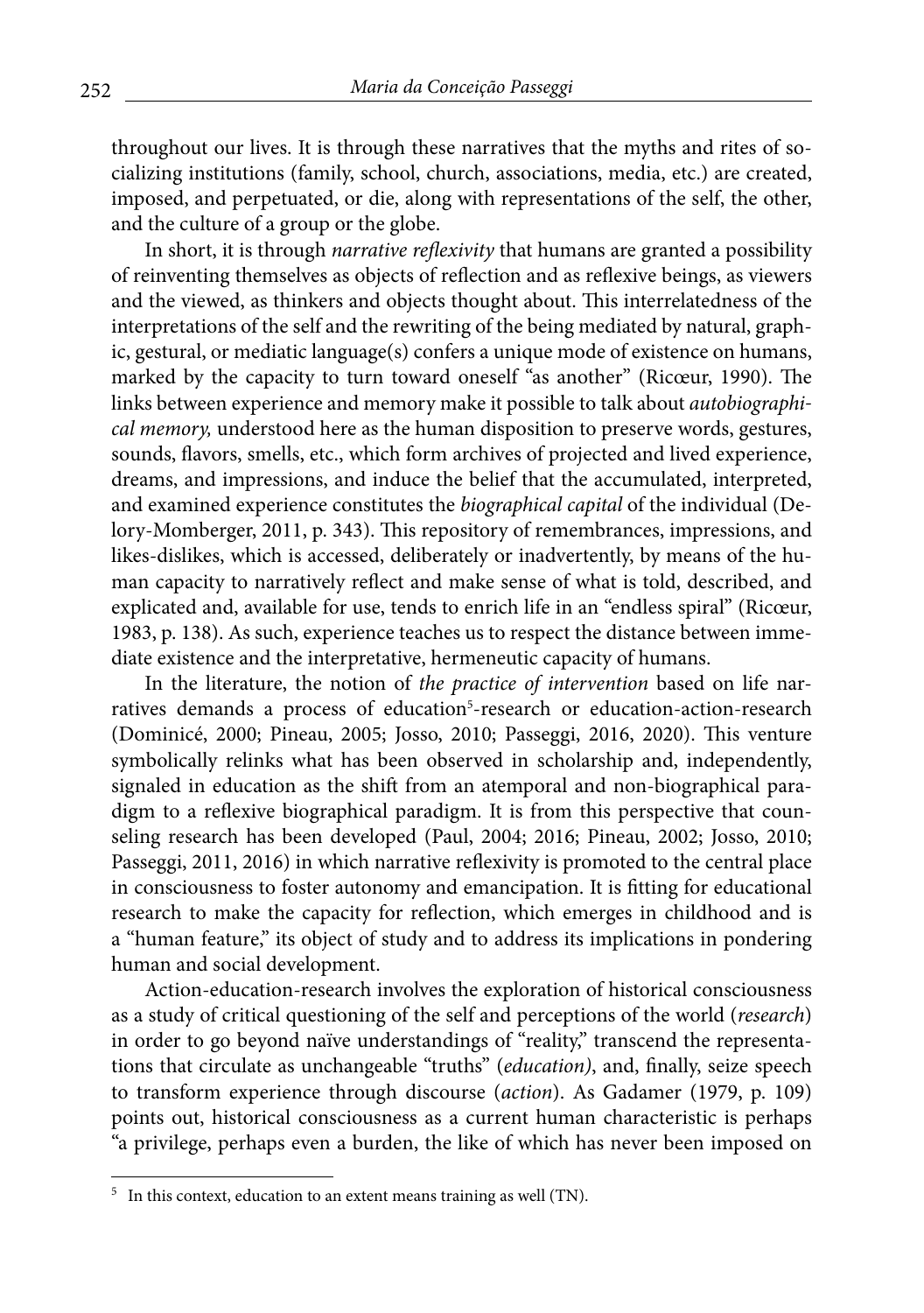any other previous generation." Consequently, the reflexive imperative in a biographical society, whose aim is to live with dignity, opposes the alienating processes of depersonalization and unaccountability. In other words, remembering the teachings of Freire (1980), it is necessary to go through *consciousness-raising*, which is premised on the mental process of *making consciousness*, demanding conscious effort in real life. Thus, completing this as an act of education requires concretization in the act of enunciation and in interactive situations. For this reason, narratives can be regarded as *performative* acts – in the sense that "to say is to do" – that is, as actions in the world (Austin, 1990), whether worthwhile or not, but with texts that have never before existed.

# **Counseling methodology: Peer group biographical mediation and reflexive listening frameworks**

"Intellectual growth involves an increasing capacity to say to oneself and others, by means of words or symbols, what one has done or what one will do." Jerome J. Bruner6

According to Solar (2001), the literature predominantly concerns adult education as carried out mainly in group settings. Several studies have addressed the interpersonal dynamics of these initiatives; however, only few investigate how these learning processes are accomplished in a world where the complexity of knowledge and inexhaustible sources of information require studies in interdisciplinary, multiethnic, and plurilingual teams. It does not come as a surprise that expressions such as "cooperative learning," "collective intelligence," and "collective competence" are developed in the sphere of education. It is along these lines that we make the case for *biographical peer group mediation.*

To define biographical peer group mediation, we rely on the stipulations of the Charter of the International Association of Life Stories in Education  $(ASHVIF)<sup>7</sup>$ which was drawn up and adopted in the 1990s. The Charter states: "The perspective that guides, mediates and supports the practices of life narratives is one of the personal and social emancipation of the subject. What is understood as emancipation is the action that institutes the relationship of equality in place of the relationship of de-subjectification." According to the Charter, in *intervention practices,* or counseling, "life narratives enable subjects, based on the explicitness of their life trajectories, to make use of the necessary means of *raising reflexive and critical consciousness,* with a view to positioning them as social actors in the project of a more pertinent and rational action." From this perspective, *education logic* defies a *logic*

<sup>6</sup> Jerome Bruner, *Toward a Theory of Instruction* (Cambridge, MA: Harvard University Press, 1966), p. 6.

<sup>7</sup> The ASIHVIF charter is available at: www.asihvif.com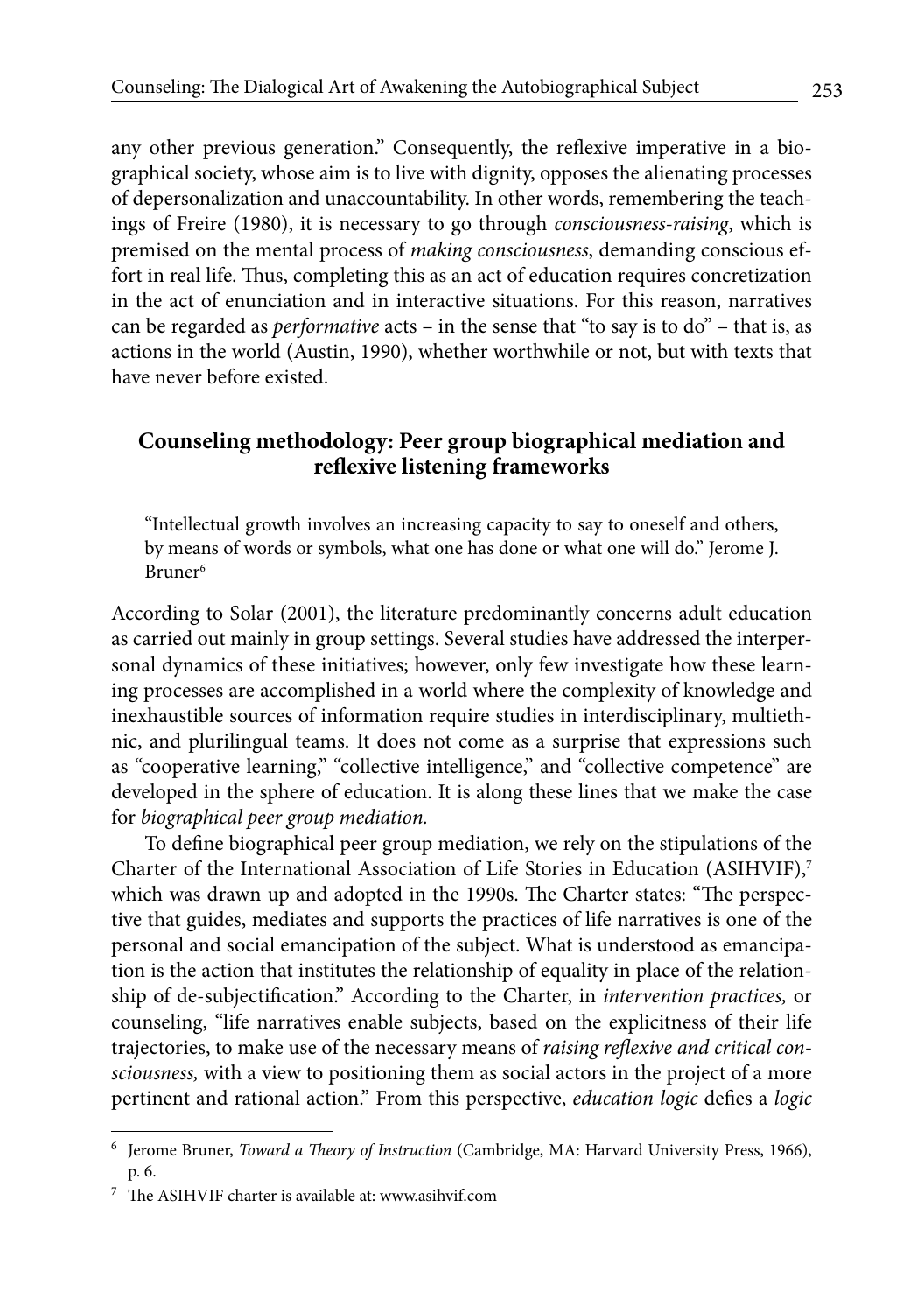that relies on "submission" to institutional practices (scholastic, family, professional, etc.), which is purportedly required for the "common good," but which can distort possibilities of individual choice. It is from this perspective that the concept of *historical consciousness* makes total sense. For Gadamer (2004, p. 228), "historical consciousness is not the immediate expression of a living reality […] Rather, it adopts a reflective posture toward both itself and the tradition in which it is situated. It understands itself in terms of its own history. *Historical consciousness is a mode of self-knowledge*" (emphasis mine).

Given this, the *reflexive listening framework* (Passeggi & Cunha, 2020) was conceived with the objective of grasping the processes of *heterobiographization.* The tool comprises four columns to be filled in when peers listen to each other's narratives. The first column contains names, or pseudonyms, of those reading their narratives, and the other three are designed for answers to the following questions: "What captured my attention in your experiences?"; "Which of them are similar to or different form mine?"; "What changes did they trigger in my interpretations of my life, my projects, others and myself?" These frameworks initiate a deeper dialogue among the participants and introduce mutual service interactions among peers. For each of the themes addressed, including scholastic education, university education, daily life, and life projects, a new framework is filled in. At the end of the procedure, most participants recognize the benefits of sensitive and reflexive listening in changing their attitudes. In institutional settings, peer groups provide autobiographization, first-person narratives (I), biographization, and third-person writings (he or she), which is largely prompted and monitored by the researchereducator. The procedure is capped with heterobiographization processes, which, with the listening frameworks, generate new narratives that account for learning with the other.

## **Biographing lived experience and projecting oneself into tomorrow: Autobiographical subject transcreation**

In our recent studies with adolescents' life projects (Passegi & Cunha, 2020), our interest has reached beyond first-person narratives, toward heterobiographization, which Delory-Momber (2019) defines as the human capacity to (re)interpret one's own experiences on hearing the experience of the other. The aim of the research was to invite biographical mediation peer groups, made up of six male and female students of a federal institute of learning, aged between 17 and 19. All those who accepted the challenge to participate in the study were of African descent and beneficiaries of affirmative action policies. They called their group "The Divergents" and chose as their pseudonyms the names of characters in the *Divergent* movie series by Neil Burger and Robert Schwentke (2014, 2015, 2016), feeling themselves "strange" among their other classmates. To summarize our findings concerning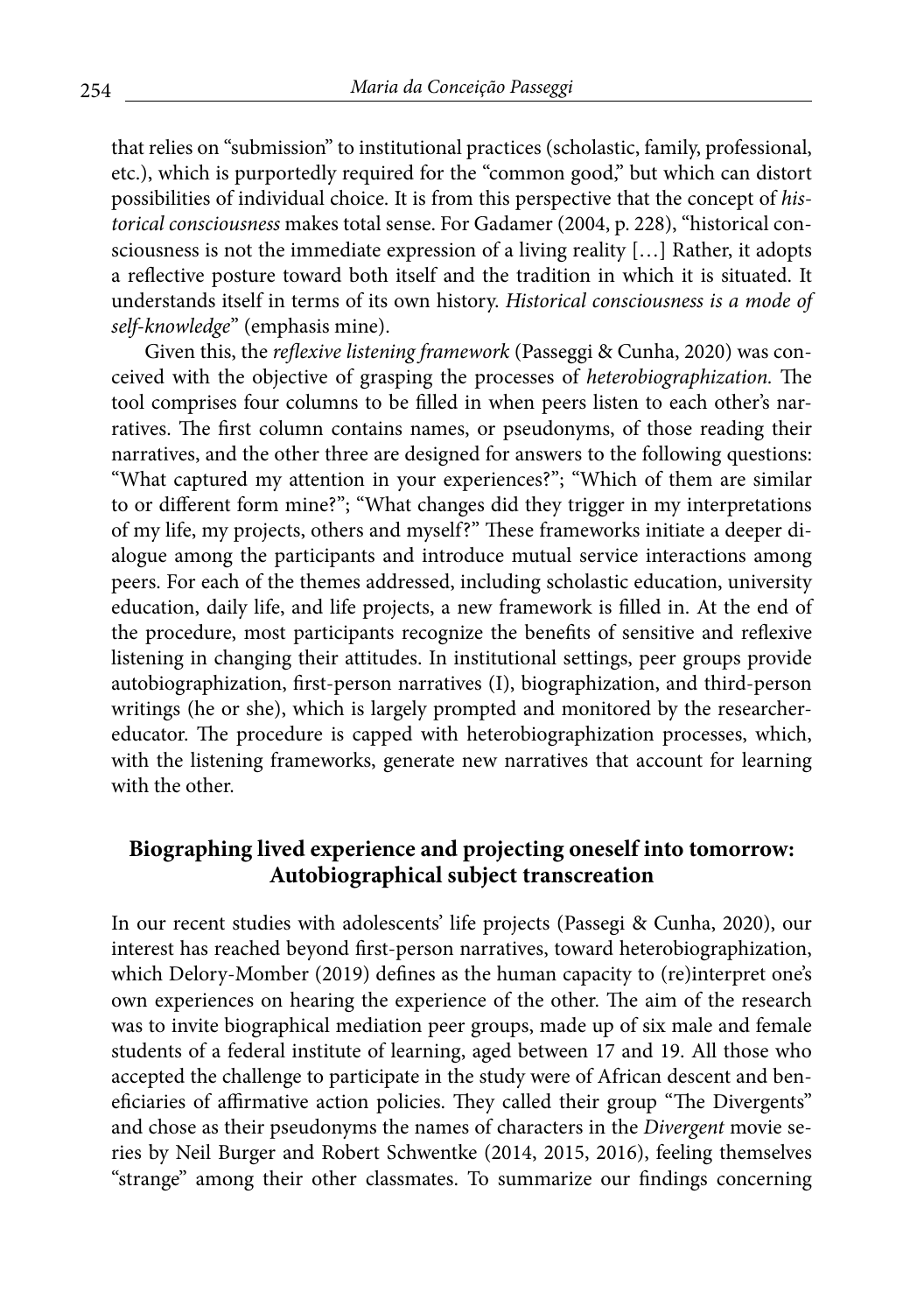heterobiographization, we selected one of the listening frameworks of a young narrator who appeared a good representative of the group. On this basis, we discuss the three dimensions of subjectivity that emerge from our analysis.

The answers provided in the three columns show that, having listened to her peers, the young narrator perceives, in the act of biographization and through narrative reflexivity, that she has learned with them in heterobiographical processes. For her, it was an awakening to the need to "reorganize her life" "now" and to appreciate what she calls "informal life." It is important to observe that she appears to perceive an institutional effort, clearly centered on her formal education, certification, and preparation for the world of work. What stands out in her framework is that listening to others prompts her to "urgently" make an effort to improve her "capacity to have dreams in her life," "to take better care of her parents," "satisfy her desire to see a soccer match," and to value the people that inspire her in her life – issues that have been "made inviable" by the educating institution, which takes away this other side of the self, of the empirical, existential, bodily subject, characterized by emotions. For example, she views the inclusion of marriage in the life projects of her peers as "shots in the dark." Three of them do not want to "start a family," as they prefer "living the single life," "living alone," and "having flexible relationships." The single-parent model, which is a dominant one today, apparently frightens her. The search for a logical coherence in her horizons of expectations points to another dimension of subjectivity, specifically, the rational epistemic subject guided by a certain logic in her search for coherence. In short, for these adolescent narrator-authors, the future is "here" and "now." Though provisional, this understanding arises from a possibility to weave ties between reason and emotion in the move to narrate their stories. It is an effort that results in the third dimension of subjectivity, that is, the autobiographical subject, which is made of language, is born with language, lives in language, and constructs itself, permanently, with language. The youth understand that they are laying the ground for missing out on things by procrastination with regard to tasks in their lives, and that these should be fulfilled "urgently."

Temporality becomes an apparent issue, as it impedes or encourages narrative reflexivity with regard to experience lived and experience narrated. Adults, teachereducators are not always conscious of the difference between their own perception of time and that of the youth. When the young participants were asked to develop a life project for the following ten years, their first reaction was that such a long project seemed impractical to them: "It's impossible for me to imagine a 10-year project. I'm only 17 years old, 10 years is more than half of my life." In their narratives, as well as in their listening frameworks, it is clear that the young participants in the group live in unfavorable social conditions, which can be the reason why they highlight feelings characterized by the "urgency of life." In this sense, the implementation of any educational policy, as Pais (2005, p. 64) suggests, must be rooted in the reality in which people live, linked to "well founded policies," and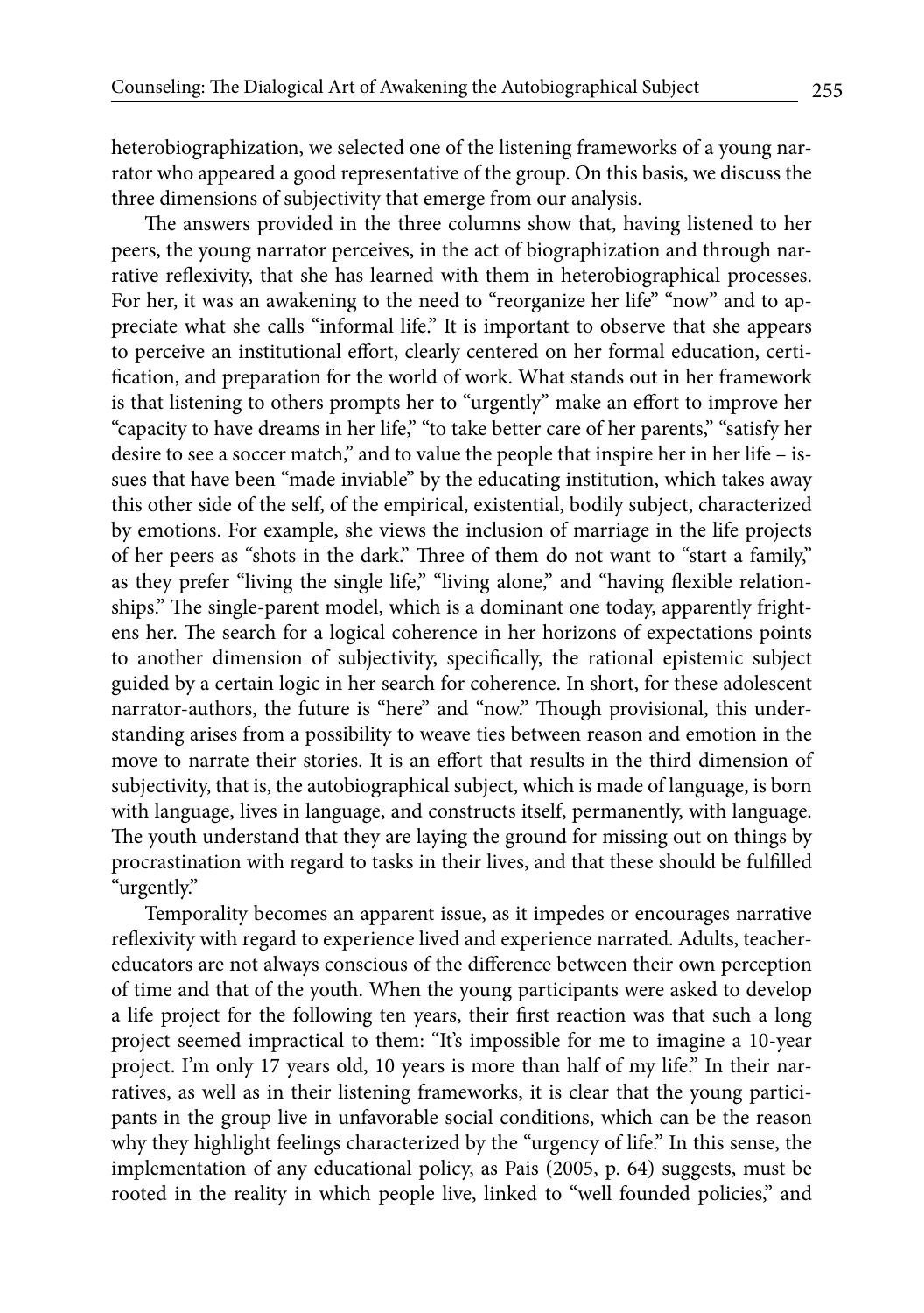grounded in theories which capture the objective, the subjective, the trajectories, and the life projects of those for whom it is devised. Thus, the operationalization of the life project, which is traditionally geared toward "the years ahead," is opposed to the immediacy of their reflections, which focus on the direct, on the vital consciousness of "urgency" and on the "transitory" nature of life. The use of the reflexive listening framework, which elicits heterobiographization processes, has proven methodologically relevant to counseling work with adolescent narrator-authors and shown the importance of mutual support in the awakening of the consciousness of their historicity. What is supposed is that the heavy burden of survival in situations of social inequality makes them live with their gaze fixed on tomorrow and does not allow the young "divergents" to stray to the immediacy of the present.

According to Delory-Momberger (2014, p. 331), Schulze considers biographization on three levels: biography as *lived reality (bios),* biography as *text (graphics),* and biography as self-*educational process* (*auto*). He presents the notion of the *biographical subject* as constituted at the intersection of "biography as life and biography as text." I propose that the three dimensions of subjectivity are highlighted on these three respective levels each. In biography as life (*bios*), there is the *experiencing subject,* or the empirical subject (in flesh and blood); in biography as education, there is the *epistemic subject* (knowing, rational, universal); and in biography as text (graphics), there is the *autobiographical subject* (self-knowledgeable, singular), which is constituted in the act of narrating and in a direct relationship with the epistemic subject and the experiencing subject.

We know that much has been written about the epistemic subject, and there are increasing attempts to discuss the empirical subject; however, our objective is to present the autobiographical subject, precisely because its entry into the world of academia is a timid one. What I would like to emphasize, in the first place, is that inseparable entities which are made manifest through the language of the autobiographical subject are being dealt with here, and that narrative reflexivity makes it possible to reunite the epistemic subject and the empirical subject, which modern science has separated. The metaphysical, non-biographical paradigm separates reason from emotion and the body from the intellect, while the biographical paradigm integrates the narrating subject, the enunciation, the interlocution, the temporality, and the existentiality of the narrator, and articulates their here and now.

For Souza Santos (2002, p. 81), "modern science has consecrated man as an epistemic subject but expulsed him as an empirical subject." This rift brought about the universalization of the rational subject, to the detriment of the empirical subject, the concrete, flesh-and-blood one; and the privileging of the rational subject through scientific preconceptions delegitimatized the speech of children, women, people of color, the poor, etc., because of the "linearity" of their thought and the "insufficiency" of their means of expression, perceived as emotional rather than reason-based. It is my understanding, however, that these three instantiations are inseparable: the subject of experience (the empirical subject) acts and suffers in the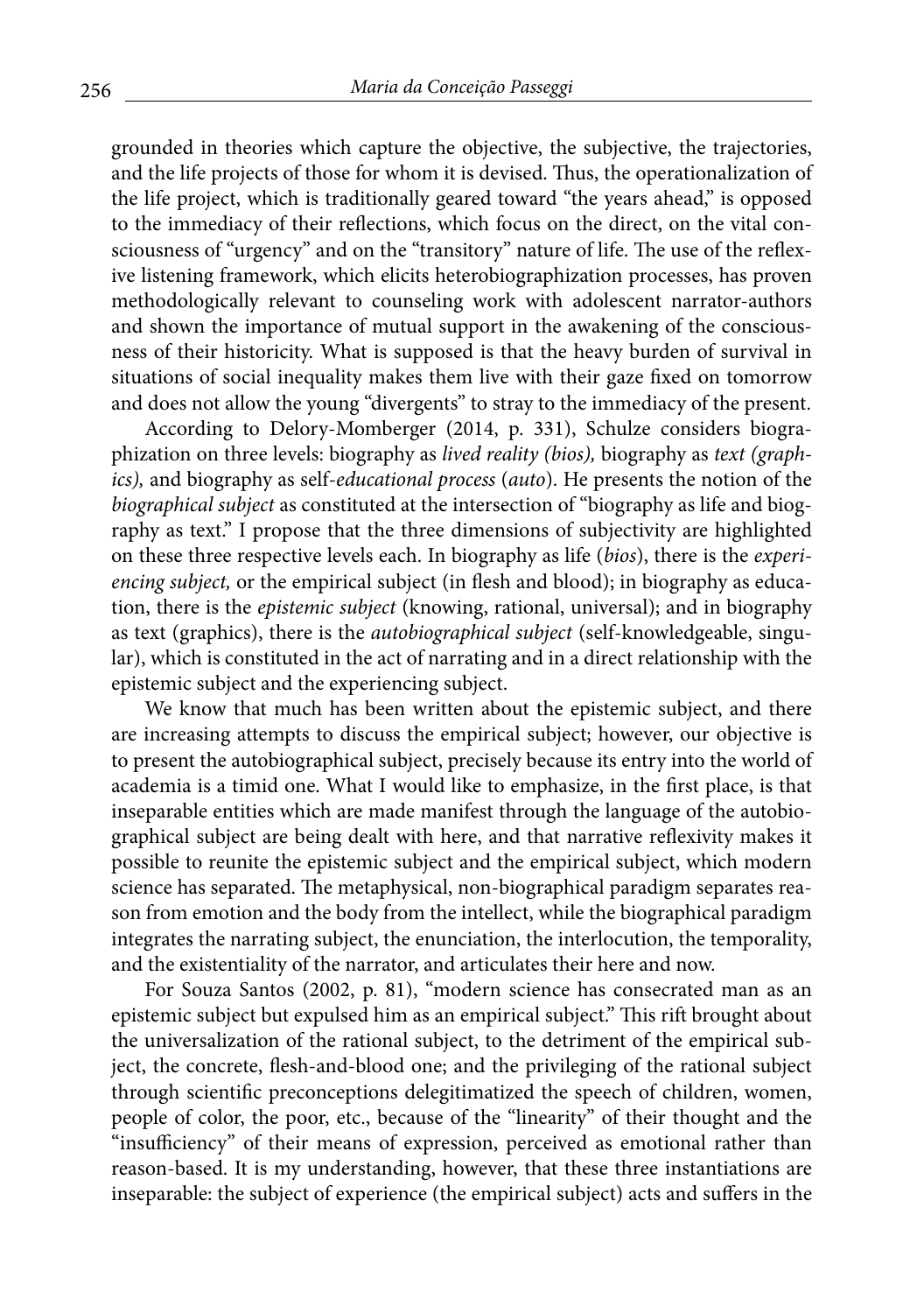experiential world, including the very experience biographed from the logic or coherence of its actions. The autobiographical subject transforms this experience into self-knowledge in a narrative that promotes action and interaction in the world, with others and oneself. What results from this philosophical exercise involving the three dimensions of incarnated subjectivity is that, through the processes of *autobiographization, biographization* and *heterobiographization*, the autobiographical subject brings together the epistemic subject and the experience, by prioritizing one of the three dimensions at different times in an oscillating manner. Thus, through the use of oral, written, digital, gestural, iconic, and mediatic language, the autobiographical subject transforms into narrative, poetry, history, treatise, etc., becoming more poetic or more rational, with varying degrees of formality. Its essence is then not life (bios) but the narrative (graphic) in which and through which it becomes another self (reinvented, transgressed, trans-created): "I am not worse, or better. For now, I am historically who I propose myself to be, living in dignity."

I do not invent what has already been historically asserted in the Western world. "Know thyself and you will know the gods and the universe!" This pronouncement of the Delphic Oracle merges the *subject of autobiographical experience* (of self-knowledge in "Know thyself!") and the *subject of epistemic experience*  (*of knowledge*). Thus, on recognizing one's own humanity, one recognizes who one is and achieves the capacity to know the gods (in the form of power expressed in the norms, laws, and beliefs that direct one's life) and everything that surrounds one (the material and immaterial universe). However, in order to exist, one must narrate and speak. Language produces the *subject of empirical experience* (flesh and blood), whose singularity rests on the temporality of its existence, which stretches from its birth to its death. In this interval, it acts and suffers the impact of biological, cultural, and historical laws, continually recomposing itself and self-(trans) forming in the (re)interpretive processes of autobiographical, biographical, and heterobiographical mediation.

## **Conclusion: Promises and uncertainties**

"The subject is not the consciousness of the Ego, and still less is it the recognition of the social Self. On the contrary, it means freedom from this image of the individual created by the roles, norms and values of the social order. The individual is released from that image through a struggle for the freedom of the subject." Alain Touraine8

Throughout my argument, I have argued for the legitimacy of biographization, autobiographization, and heterobiographization, carried out among peers in counseling, as well as for the three dimensions of subjectivity, regarding adhesion or

<sup>8</sup> Alain Touraine, *Critique of Modernity*, trans. David Macey (Oxford: Basil Blackwell, 1995), p. 292.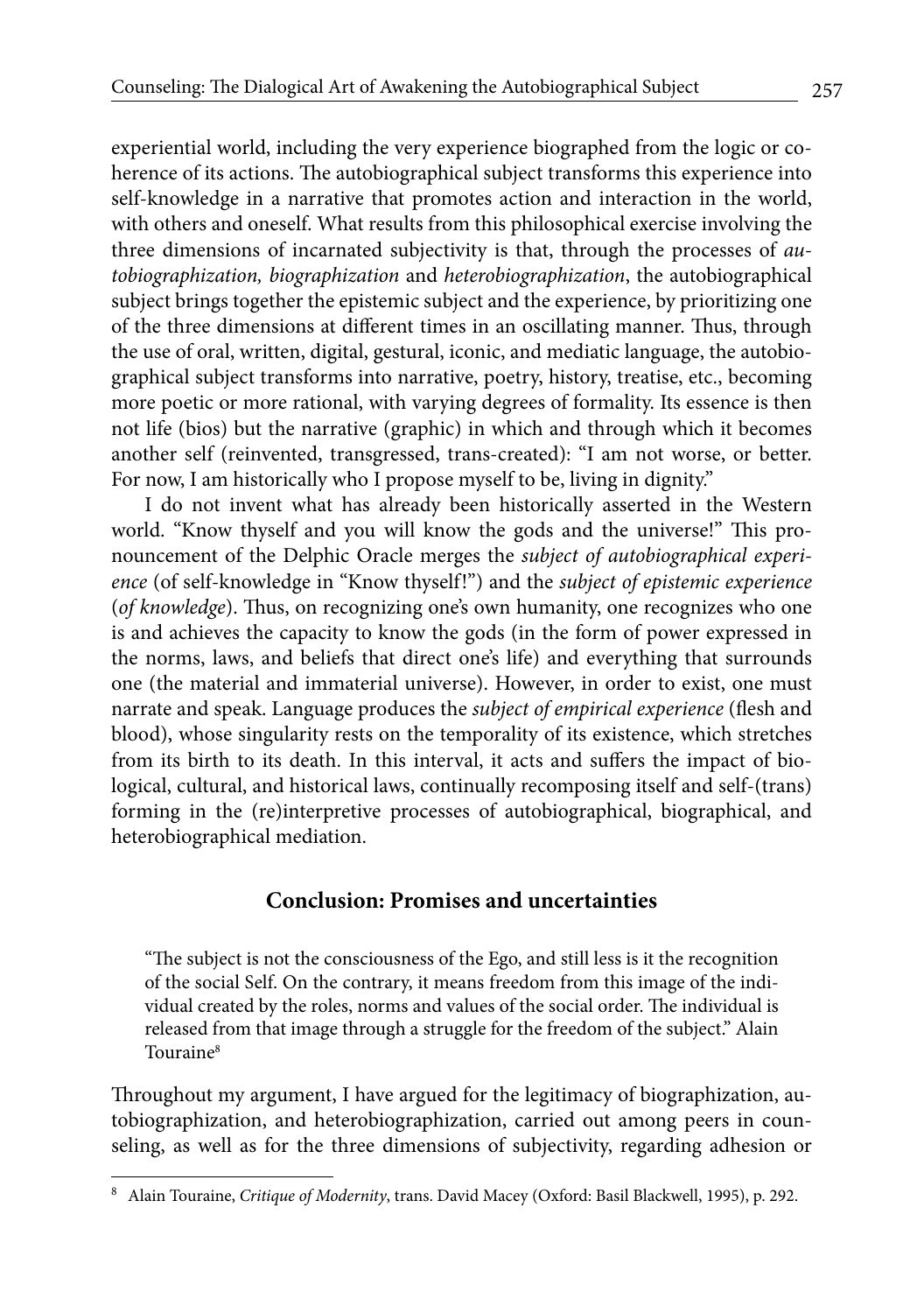resistance to discourses entrenched in everyday life. Despite the complexity and multiplicity of the issues involved in the construction of educational structures, it is important to be mindful of the thorny issue: opting for the abstract, for generalization, for addressing human development, and studying its circumstances. The underlying proposal is to look into the difficult question of what can help us bring subjectivity into educational sciences. I agree that an individualist, intimist concept of the subject can be reductionist and that may justify focusing on the objective. Still, from the viewpoint of research, I agree with Ferrarotti (2005, p. 59), who states that "the *subjectivity* inherent in any autobiographical account or document […] escapes a hermeneutics of biography which only uses its objective aspects." It is in favor of this immanent subjectivity that we discuss these reflections here.

We can conclude that research on subjectivity in autobiographical approaches is carried out along four major axes (Passeggi, 2010). The first axis concerns first-person narratives as *anthropological phenomena*: "Narrating is human." Such research intends to answer the following question: *How does every human being become who they are?* The second axis uses the narratives as a *method of qualitative investigation,* probing into social practices and actions to find out how individuals make sense of their actions in the world, which urges: "Listen in order to understand!" It answers the following question: *How can autobiographical sources be collected and analyzed, and what do we do with them?* The third axis makes use of these narratives as devices for action-education-research, validating the legitimacy of knowledge (re)developed by a person who self-(trans)forms through narrative reflexivity. It answers the question: *How does the narrator self-(trans)form by narrating?* Finally, the fourth axis pertains to the discursive nature and diversity of self-writing. Here, studies delve into languages in which humans lend themselves to reading as texts produced in natural languages (Portuguese, French, Tupi, Yoruba, Mandarin, etc.) and in other semiotic media: photobiography, videobiography, autobiographicalism, ludobiography etc., as ways of narrating. This axis answers the question: *How do people understand and let themselves read narratives with different semiotic support?* The fourth axis conveys the idea that "Narrating is necessary," and "Narrating is political."

In principle, no paradigm is superior or inferior to any previous one, though it may just temporarily offer a better answer than the possibilities that have been exhausted by prior answers. The awareness of the relativity and fluidity of time, experience, and knowledge stems from the good use of narrative reflexivity and nurtures the critical capacity for achieving historical consciousness, which can be seen as positive and as a human privilege in contemporary society. When discussing the direct relationship between time and narrative, Ricœur (1983) proposes a "hermeneutics of historical consciousness" and locates it between the permanence of the past in the present and the horizon of expectation, concerned about the task, including fear and hope. These are the promises of critical and reflexive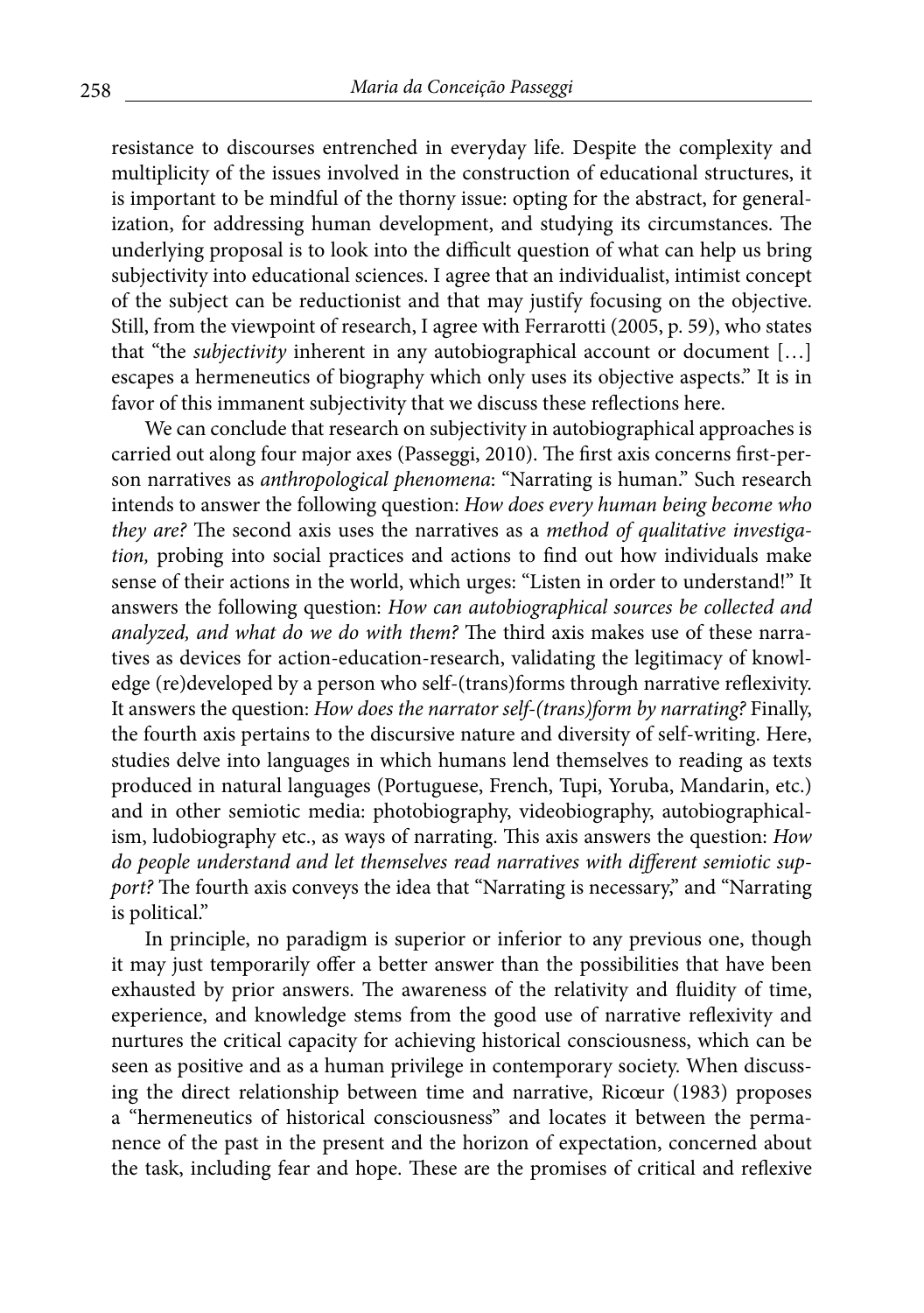autobiographical work and the challenges of the epistemological gamble on the auto-biographical-narrative paradigm.

In education, the diversity of the disciplines, the multiplicity of methods, and the confluence of theories call for an alliance of paradigms, the way they coexist with quantitative and qualitative research, in order to answer questions regarding human beings, organizations, and governmental policies. A considerable part of this construction erected for the younger population has been founded on the norms for their age groups, developmental stages, and models of transmission of scholastic content (technical teaching, professional education, university education) with the aim of preparing them for life and, above all, for engagement in the work force. Dominicé's research (2010, p. 200), has shown that "the majority of pedagogical questions examined tended to be organizational rather than theoretical, and that the application of pedagogical models often not only disregarded the contexts of intervention, but also ignored the people whom it targeted." The beliefs, standards, and propositions that guide the construction of the educational apparatus also have the power to imprison life, restrict life experience and curb its connections with the subjectivity of the living being eager to use the lessons of dissidences, successes, failures, fears, pressures, and conflicts.

To conclude, *narrative reflexivity*, which underlies the biographical paradigm in the human and social sciences, is one of the key concepts in research that draws on the various models of narratives of self, capable of accounting for the vitality of the subject and the subject's power to understand and interpret. As such, narrative reflexivity boasts a significant potential for the study of memory, learning processes, identity formation, and human education/development. In this sense, Arendt (1994, p. ix) states: "What is important for me is to understand. For me, writing is a matter of seeking this understanding, part of the process of understanding." As a result, *we do not pick up* a needle and thread to stitch our story; rather, *we become the needle and thread and the stitching* that we embroider on the fabric of our lives.

It is very true that these heuristic and hermeneutic activities can provoke "the shakes," but the sentiments they convey are recognizable in familiar phrases: "Let bygones be bygones," "The future is uncertain," and "I prefer living in the moment." However, it is "Narrating is a necessity! Narrating is political" that enables us to let go of the present, to unveil the past, and to construct ourselves in the doing. These are the cornerstones of our biographical condition, where the human is conceived as an agent capable of transforming his/her lived experience into knowledge, of learning lessons that are requisite for living a good life, of perceiving good, enjoying beauty and recognizing what is just, of combining reason and emotion, life and lived experience, art and science.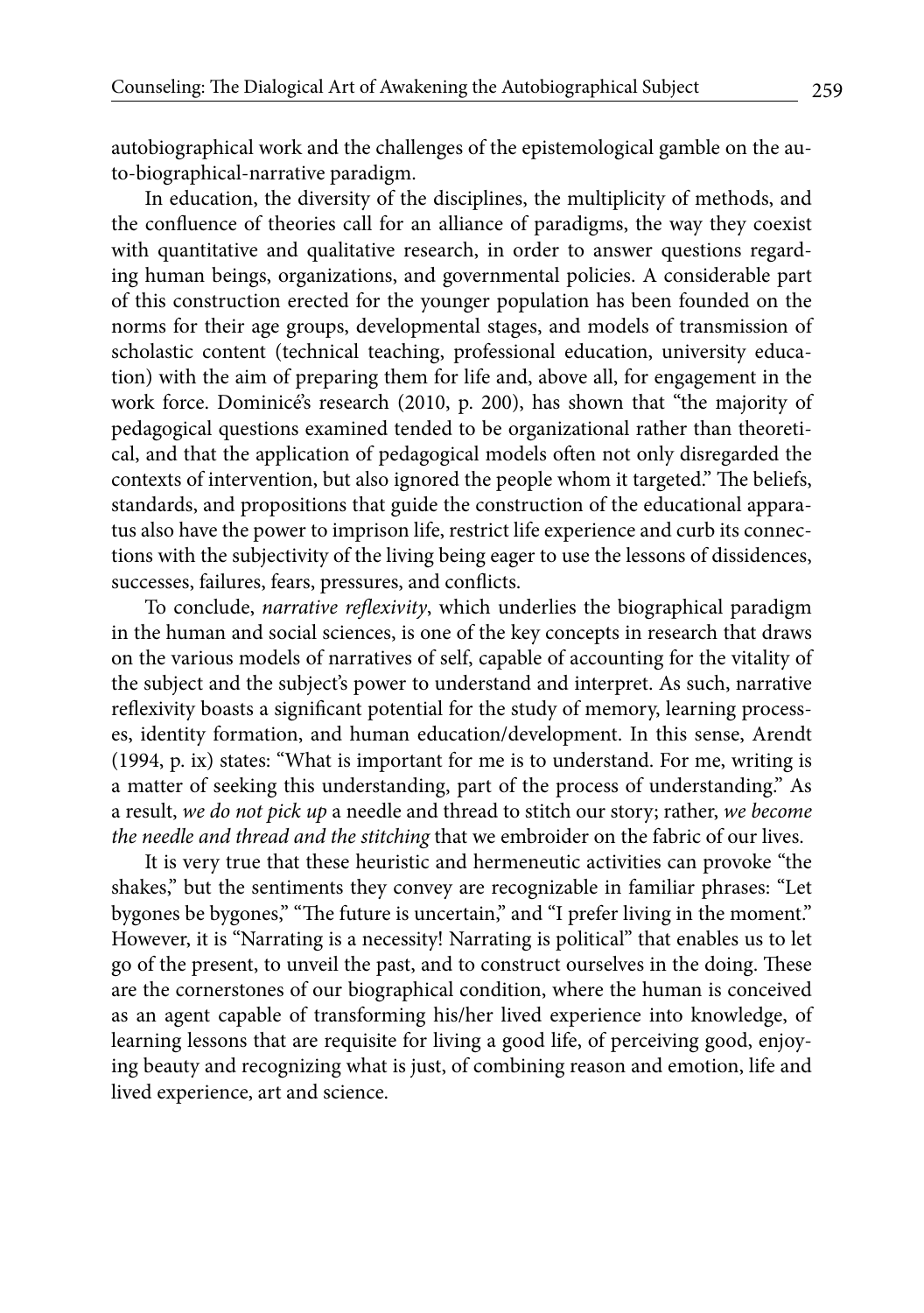#### **References**

- Arendt, H. (1968). *Men in Dark Times*. Harcourt Brace & Company.
- Arendt, H. (1994). *Essays in understanding: Formation, exile, and totalitarianism*. Schocken Books.
- Astier, I., & Duvoux, N. (2006). *La société biographique: une injonction à vivre dignement*. L'Harmattan.
- Austin, J.L. (1990). *Quando dizer é fazer: palavras e ação*. Artes Médicas.
- Bauman, Z. (2004). Amor líquido: sobre a fragilidade dos laços humanos. Zahar.

Boutinet, J.-P., & Dominicé, P. (2009). Introduction. In J.-P. Boutinet & P. Dominic (Eds.), *Où sont passe les adutes ?Routes er déroutes d´un âge de la vie* (pp. 11-15)*.* Téraèdre.

Brockmeier, J., & Harré, R. (2001). Narrative problems and promises of an alternative paradigm. W J. Brockmeier & D. Carbaugh, *Narrative and Identity Studies in Autobiography, Self and Culture. Vol.1* (pp. 39-58). John Benjamins Publishing Company. https://doi. org/10.1075/sin.1.04bro

Bruner, J. (1966). *W poszukiwaniu teorii nauczania [In search of teaching theory]*. Cambrige Mass.

Bruner, J. (2014). *Fabricando histórias. Direito, Literatura, Vida*. Letra e Voz.

Bruner, Jerome. (1999) *Para uma teoria da educação*. Trad. Manoela Vaz. Lisboa: Relógio D'Água Editores,

- Cassirer, E. (1994). *Ensaios sobre o homem. Introdução a uma filosofia da cultura humana.* Marins Fontes.
- Delory-Momberger, C. (2019). *Vocabulaire des Histoires de Vie et de la Recherche Biographique*. Érès*.*
- Delory-Momberger, C. (2014). Abordagens metodológicas da pesquisa biográfica. *Revista Brasileira de Educação*, *17*(51), 523-740.
- Delory-Momberger, C. (2011). Fundamentos epistemológicos da pesquisa biográfica em educação. *Educação em Revista*, *27*(1), 333-346. http://www.scielo.br/scielo. php?script=sci\_arttext&pid=S0102-46982011000100015
- Dominicé, P. (2000). *L'histoire de vie comme processus de formation*. L'Harmattan.
- Ferrarotti, F. (2005). *On the science of uncertainty: The biographical method in social research*. Lexington Books.
- Freire, P. (1980). *Conscientização. Teoria e prática da libertação. Uma introdução ao pensamento de Paulo Freire.* Editora Moraes.
- Gadamer, H.-G. (1979). The problem of historical consciousness. In P. Rabinow & W.M. Sullivan (Eds.), *Interpretive social science: A reader* (pp. 103-162). California University Press.
- Gadamer, Hans-Georg (1997) *Verdade e método I. Traços fundamentais de mais uma hermenêutica filosófica.* Trad. Flávio Paulo Meurer. Brasil: Editora Universitária São Francisco.
- Gadamer, H.-G. (2004). *Truth and method: Second, revised edition* (W. Glen-Doepe, Trans.). Continuum. (Original work *Wahrheit und Methode: Grundzüge einer philosophischen Hermeneutik* published 1975).